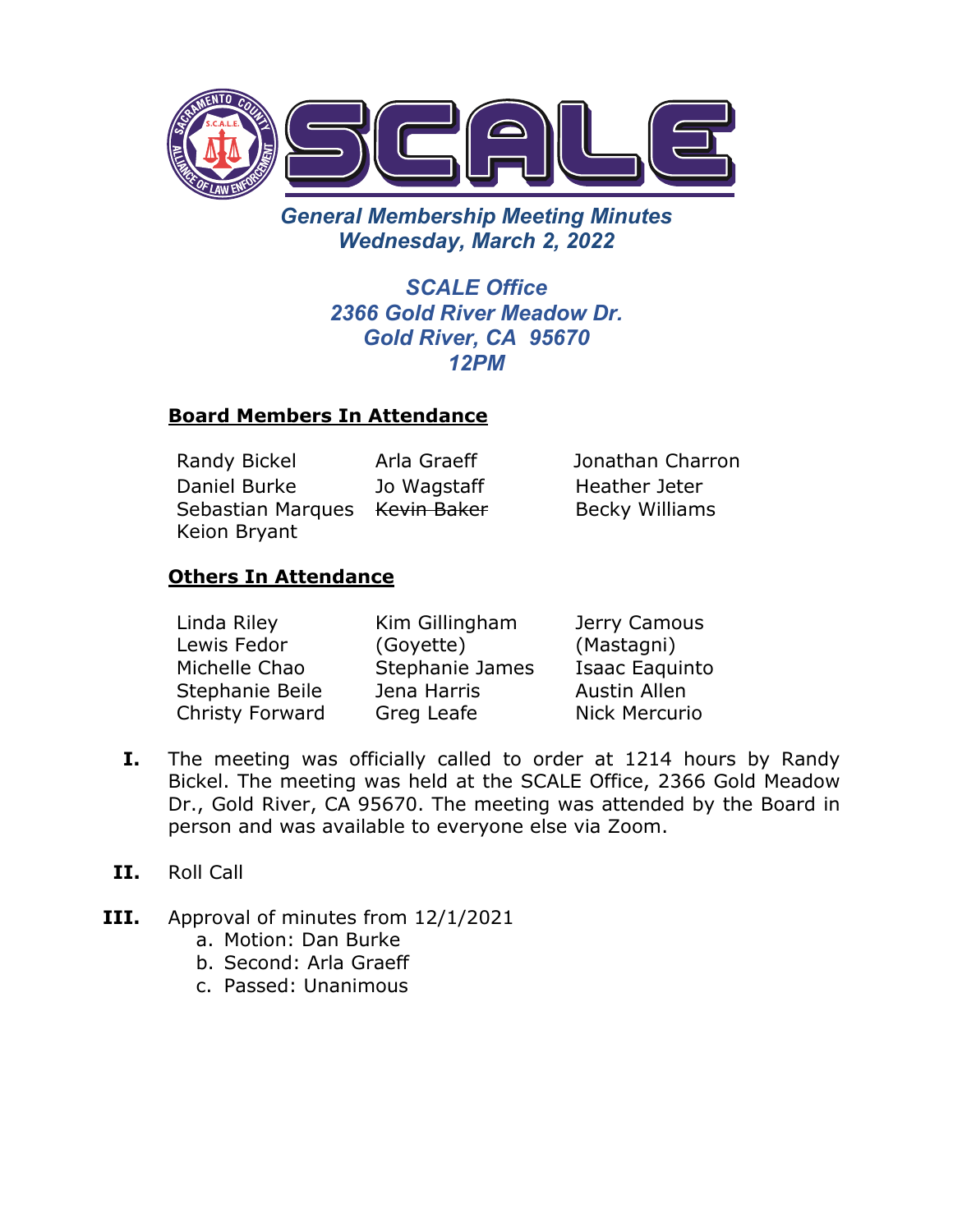### **IV. Treasurer's Report**

| <b>Accounts (2/28/2022)</b> |              |            |
|-----------------------------|--------------|------------|
| General Fund 6222           |              | 89,764.44  |
| Legal Defense Fund 3903     |              | 89,513.35  |
| PAC Fund 3911               |              | 14,801.22  |
| Savings 7915                |              | 201,394.63 |
| Wells Fargo Office Acct.    |              | 1,931.53   |
| Debit Card Acct.            |              | 2,255.02   |
|                             | <b>Total</b> | 399,660.19 |

# **Fidelity (2/28/2022) 265,723.36**

#### **Total Cash and Investments 665,383.55**

Motion: Becky Williams Second: Jonathan Charron Passed: Unanimous

#### **V. Old Business**

A. Sacramento County – COVID-19 Updates

- a. There should have been a balance added and available in member accounts. All members should check to ensure that is present.
- B. American Rescue Plan Act (ARPA Funds)
	- a. This is going back to the Board on the 8th. If approved, the 40 hours/1500 will be awarded. There is talk about a second installment of the same amount if a second award is given to the County of 150 million. A reduced award will be given if that amount is less than 150 million.
	- b. Those that are to be awarded the money will have the option to take the money or opt into the time bank.

## **VI. New Business**

- A. Guest Speaker: California Casualty Insurance
	- a. This was taken out of order for the guest speaker.
	- b. The materials spoken on about this insurance option will be provided and available on our website or by reaching out to our office.